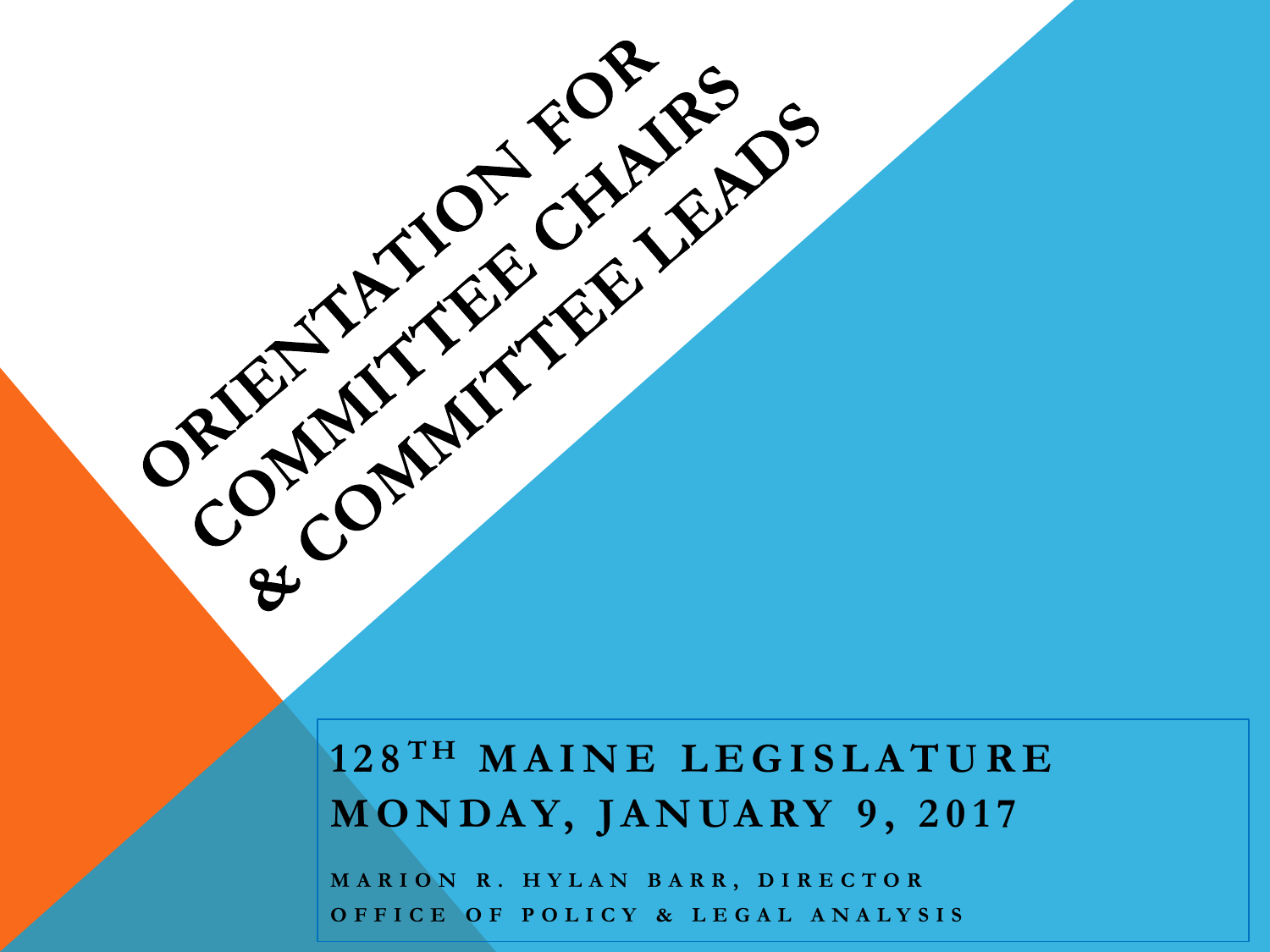# **COMMITTEE ROLE IN THE LEGISLATIVE PROCESS**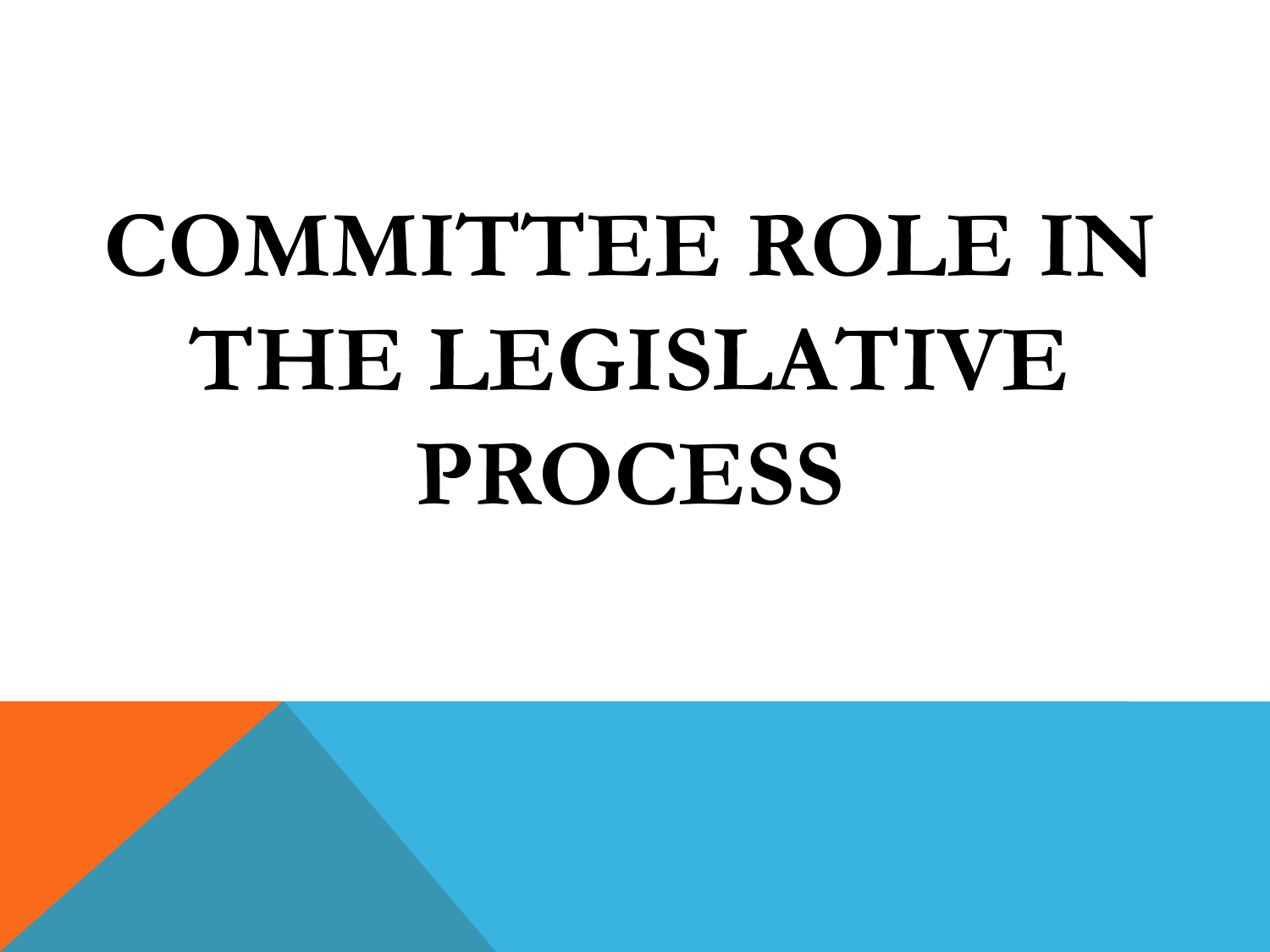## **WHY DO WE HAVE COMMITTEES?**

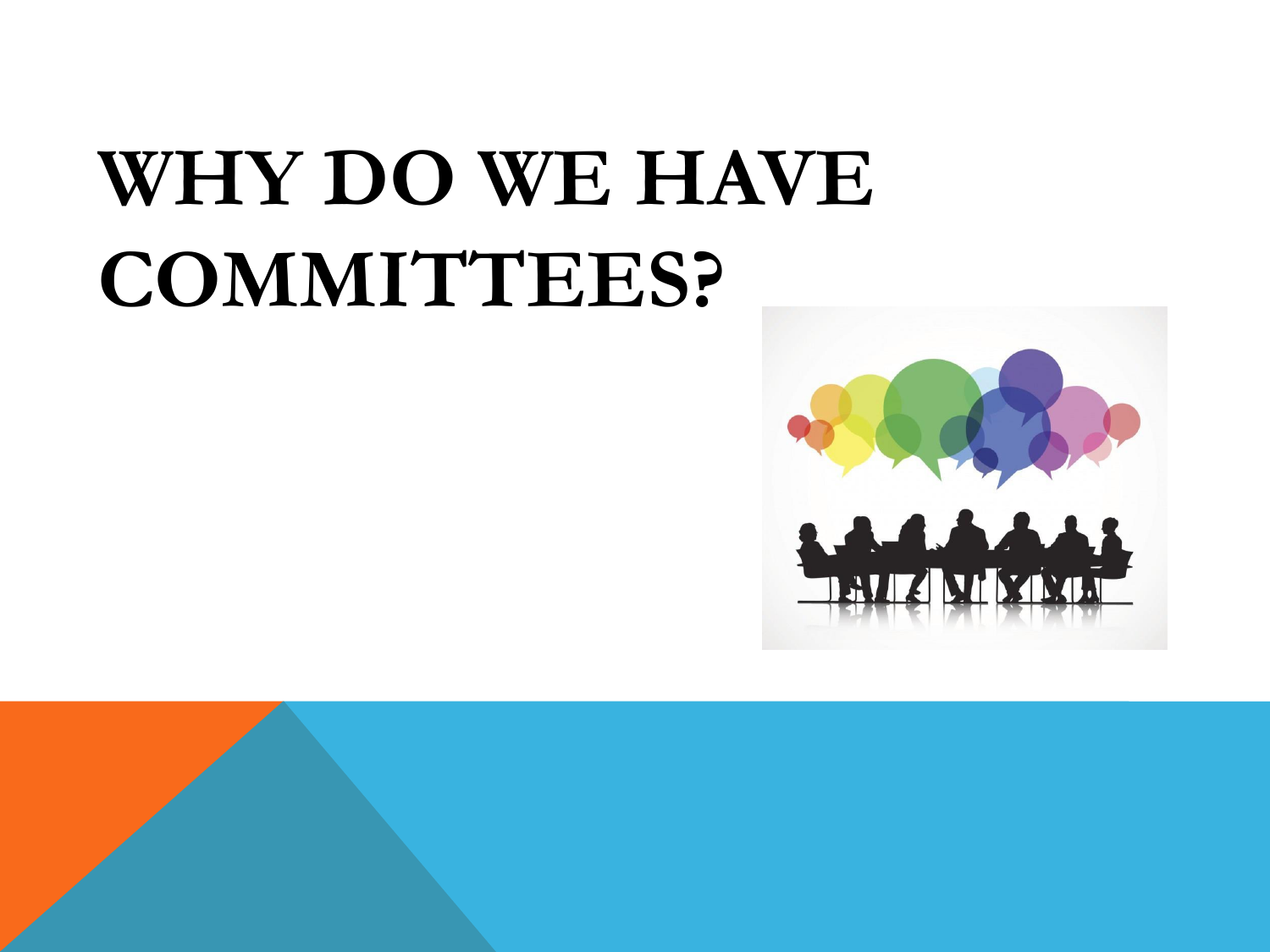- **Develop and refine legislation**
- **Provide forum for members to discuss issues**
- **Provide process for members to gain expertise**
- **Provide process for public participation**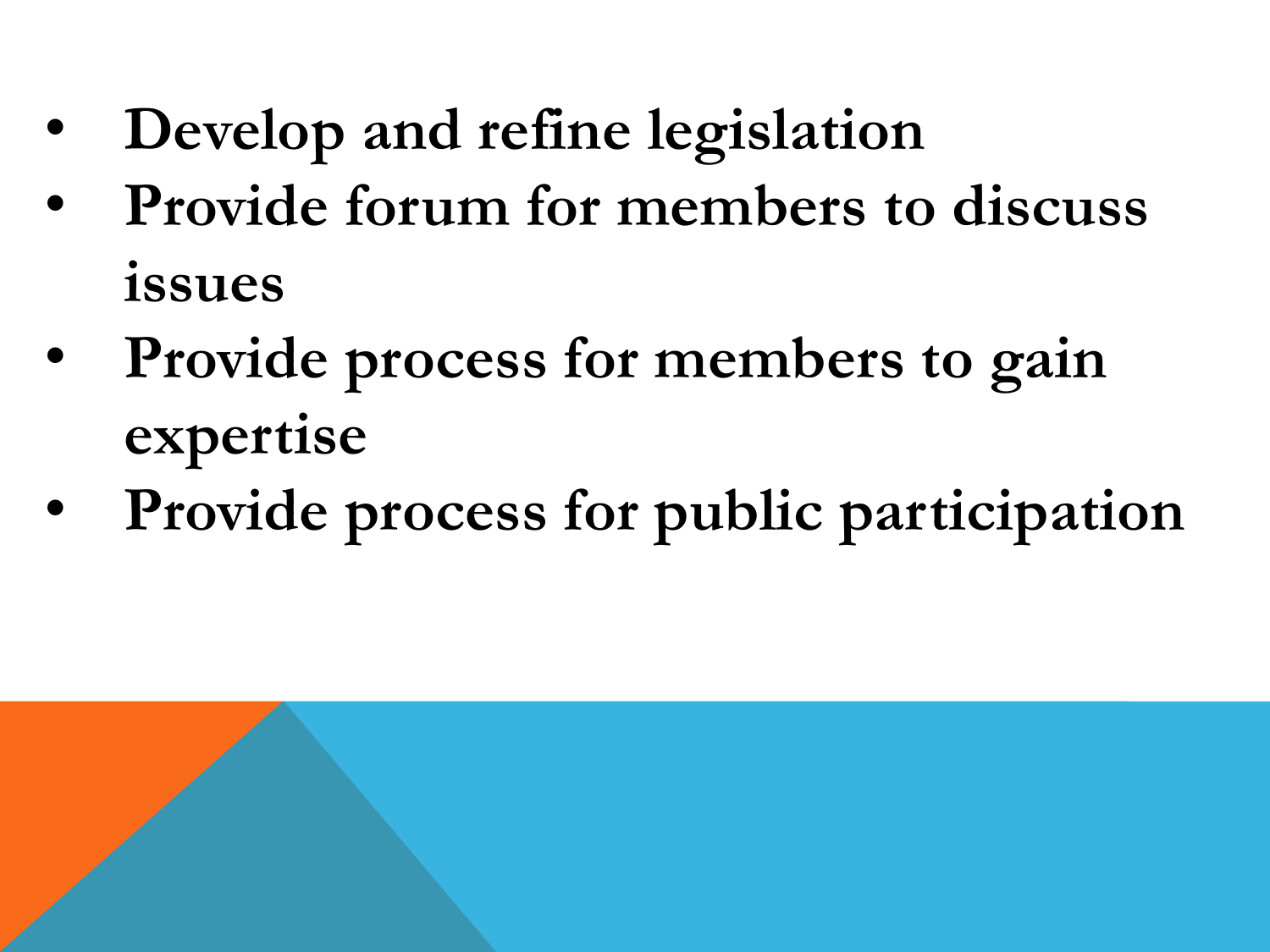## **WHAT DO COMMITTEES DO?**



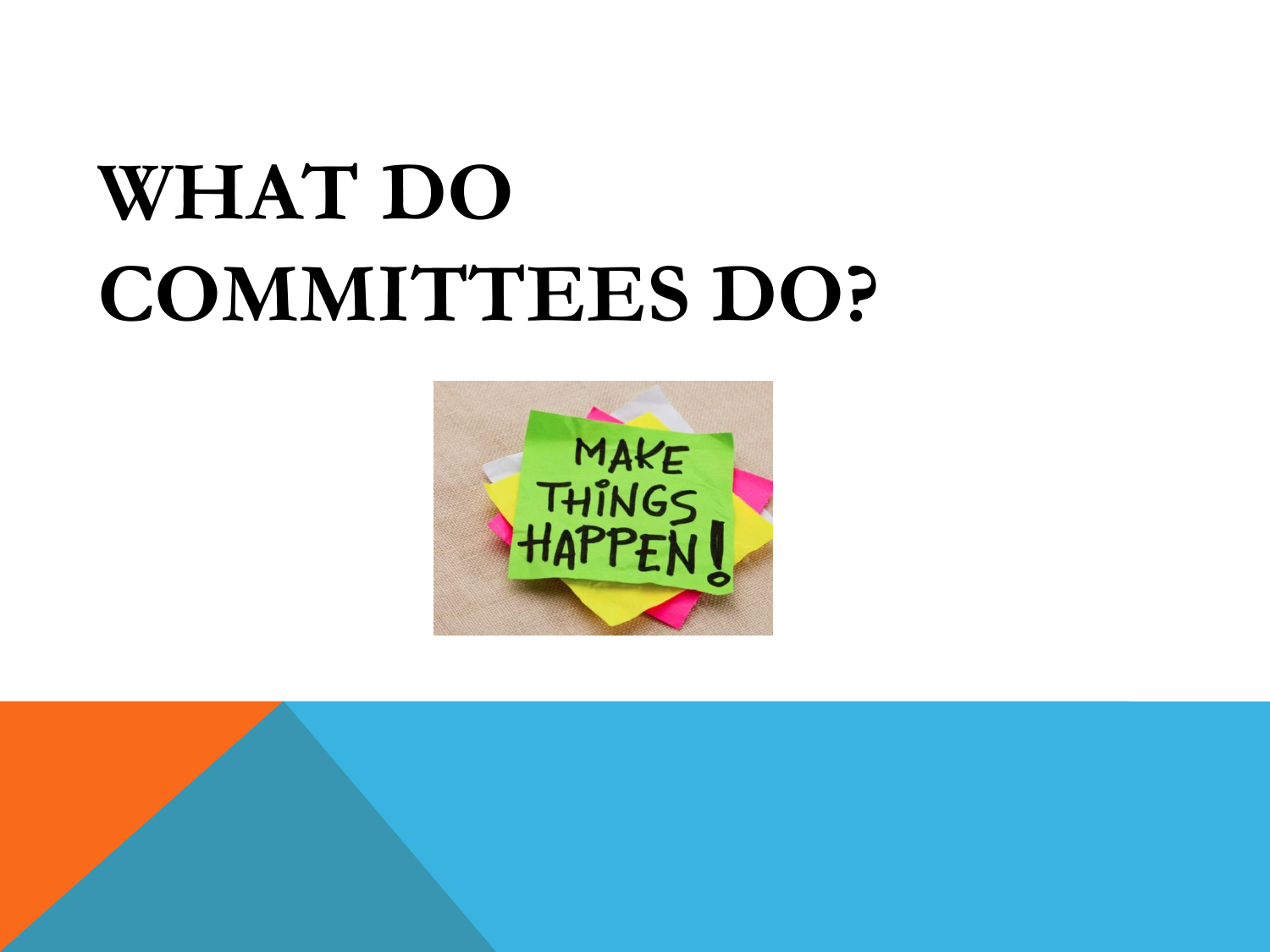- **BILLS**
- **BUDGETS** (Joint Rule 314)
- **PROGRAM EVALUATION AND OVERSIGHT**

**\*Government Evaluation Act (GEA)** (3 MRSA §§951-963)

**\*Major Substantive Rules** (5 MRSA, c. 375, subc. 2-A)

- **LEGISLATIVE STUDIES**
- **POLICY ISSUES/EMERGENCIES**
- **CONFIRMATION HEARINGS**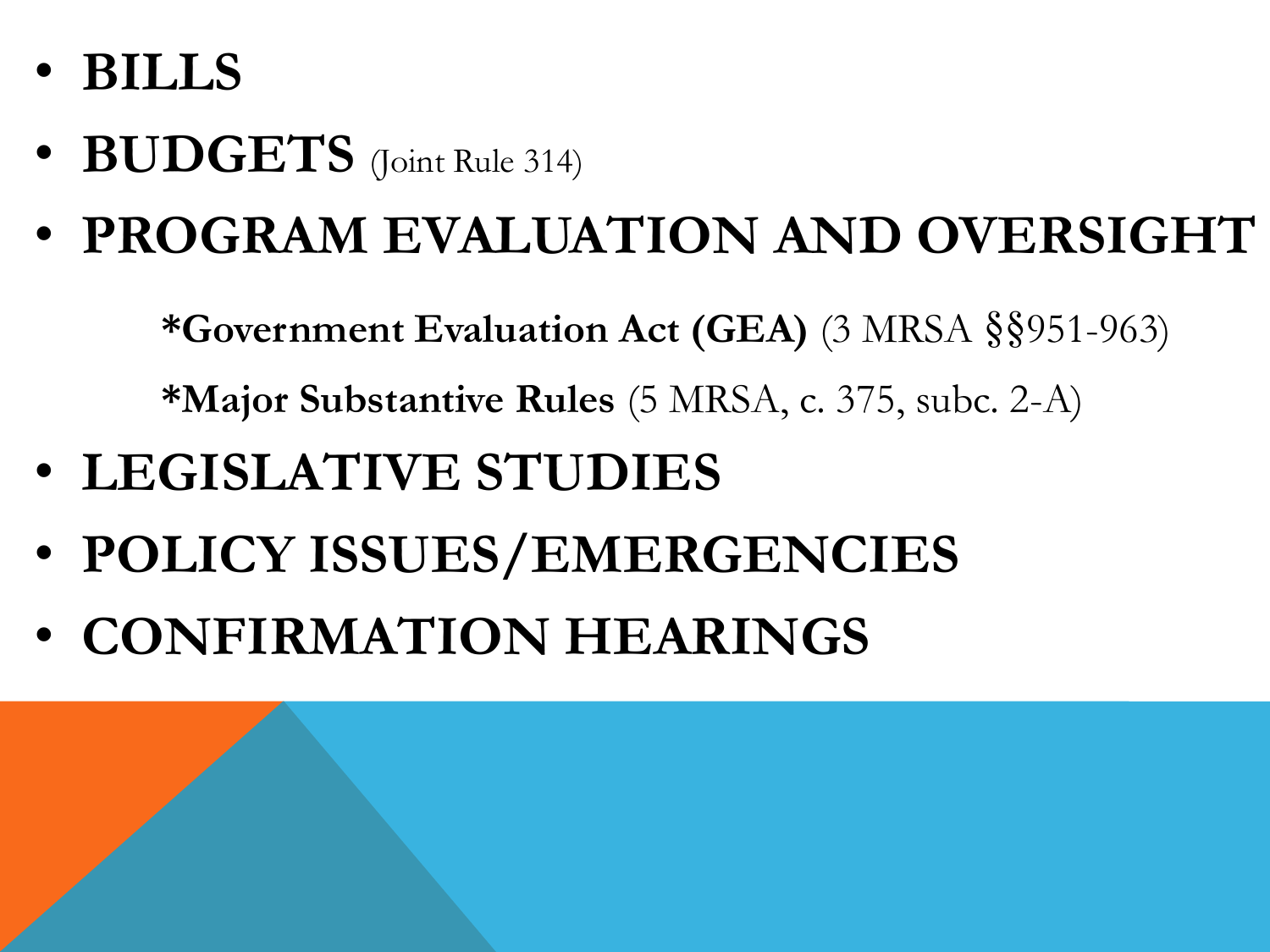## **GETTING STARTED**

- **Set date for committee orientation**
- **Set bill drafting and other committee priorities**
	- **►** bills are drafted and printed throughout session
	- **►** list of public bill titles to help prioritize/group

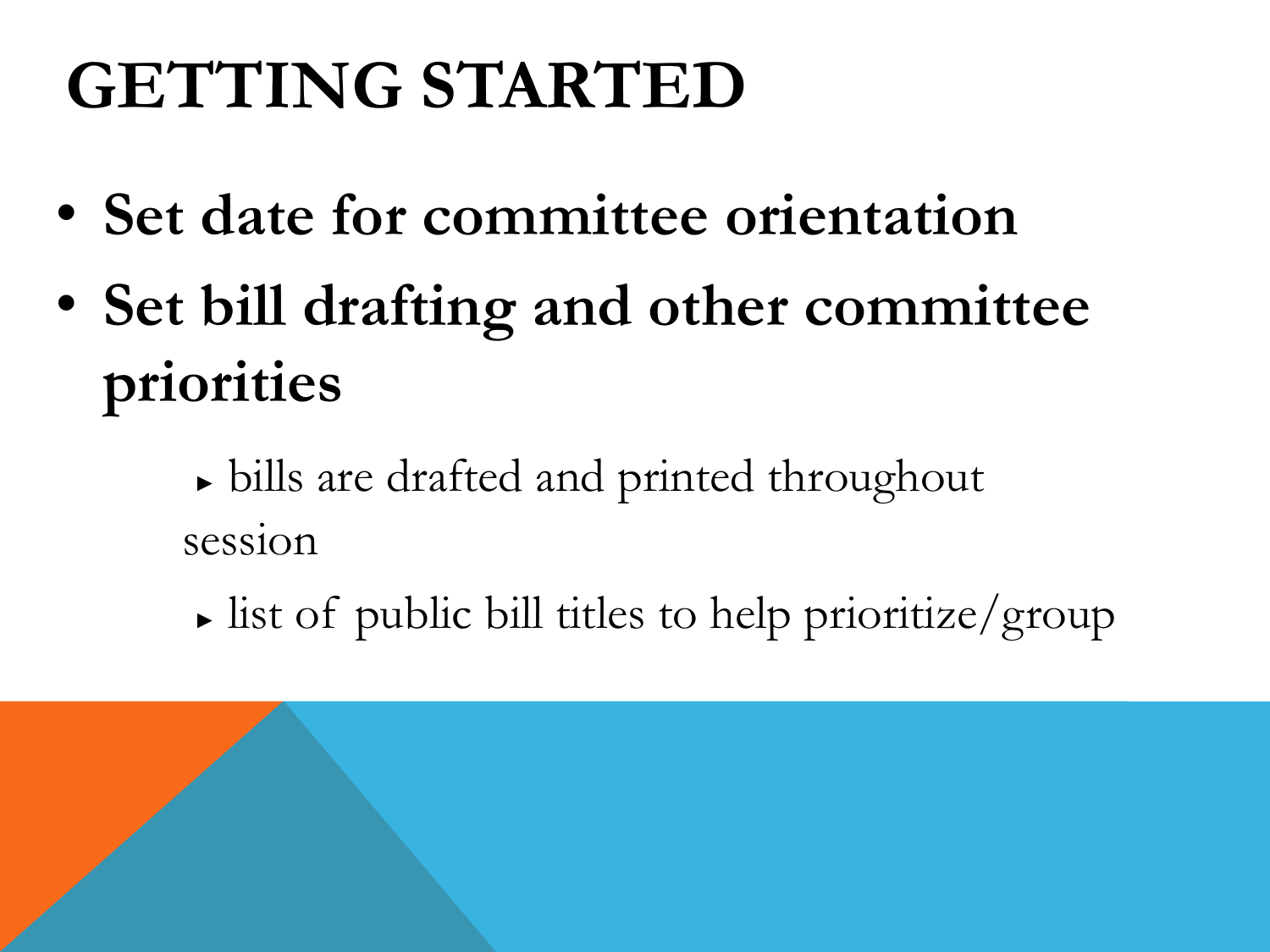### • **Review list of reports and repealers**

- **►** reports due to committee
- **►** "sunsets" that will take effect
- **Develop schedule/calendar and advertise**
- **Voting deadlines and status reports**

**►** POs set voting deadlines (e.g., 60% voted, 100% voted, 100% reported out)

**►** regular reports of committee status shared with POs

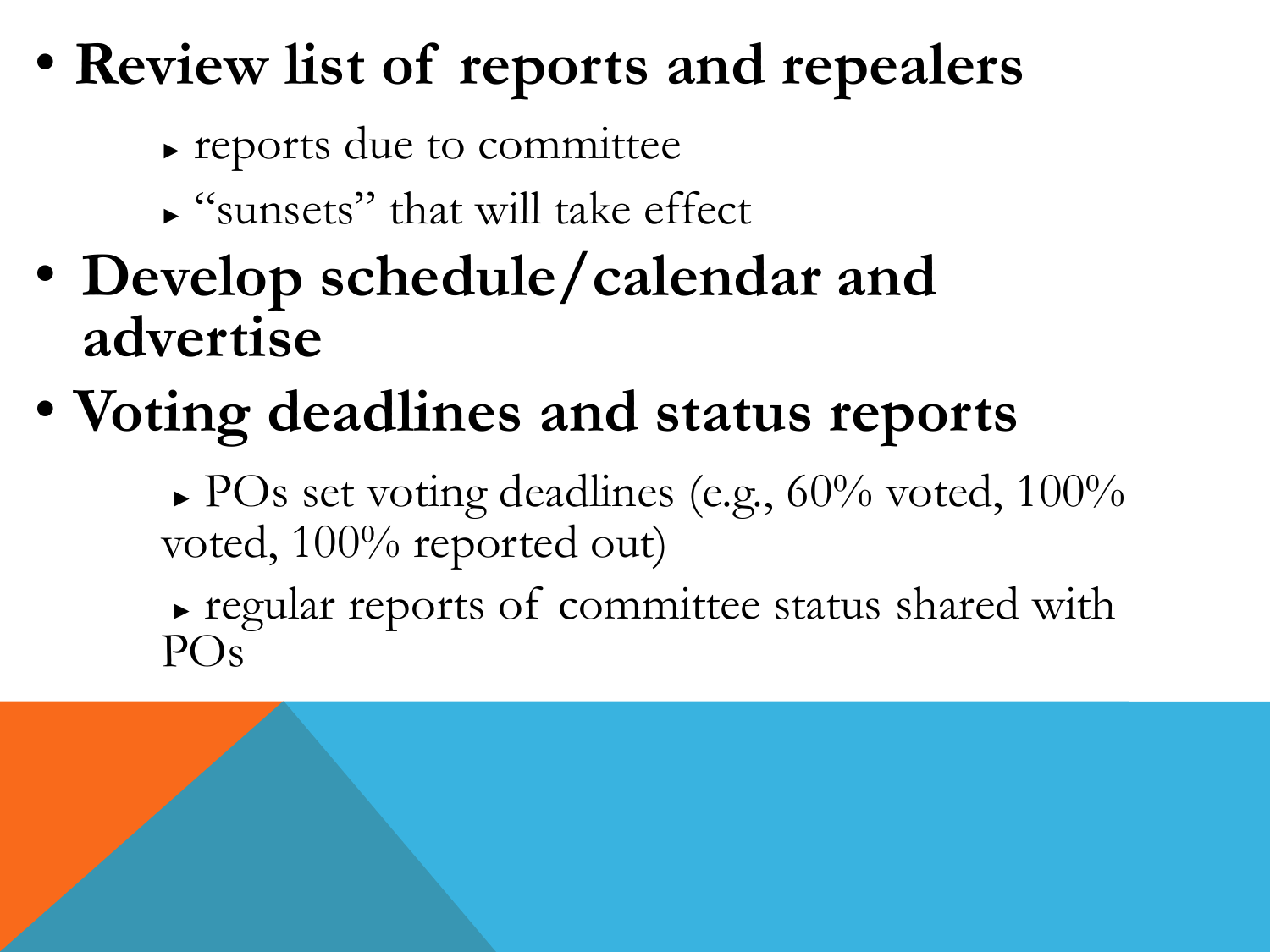### **FLOW OF LEGISLATION THROUGH THE COMMITTEE** Ξ

**<Flow of bills.doc>**

(see Appendix)

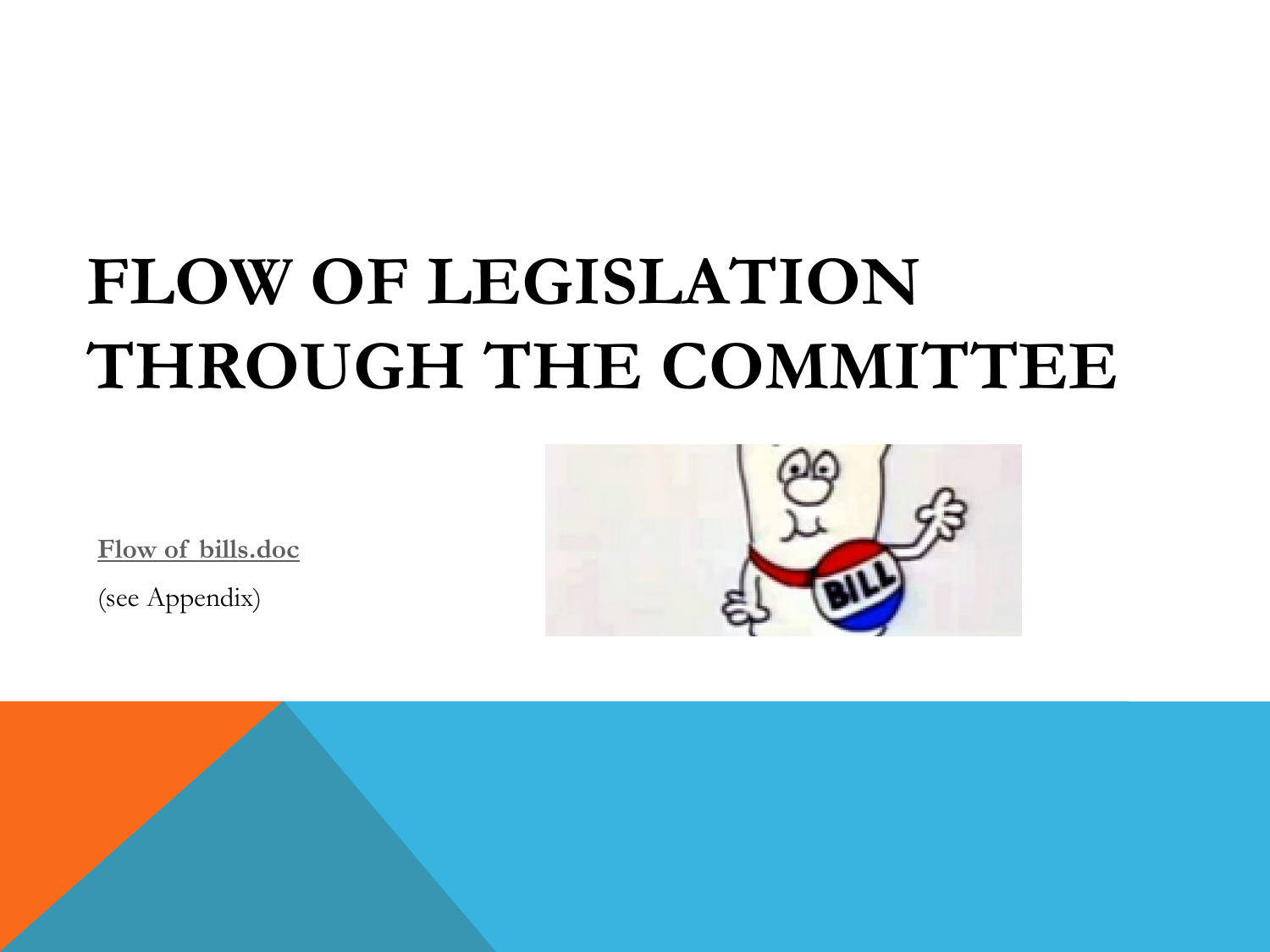### **SPECIAL REVIEW PROCESSES**

- **FREEDOM OF ACCESS ACT - public records exception review**  (1 MRSA §434)
- **FUND FOR A HEALTHY MAINE - review provisions affecting the Fund for a Healthy Maine** (22 MRSA §1511, sub-§14 and JR 317)
- **JUDICIAL PROCEEDING PRIORITIES - review judicial proceeding priorities** (JR 318)
- **NEW CRIMES AND INCREASED PENALTIES - review provisions creating or enhancing criminal penalties** (JR 319)

<Special Review Processes of Committees.docx> (see Appendix)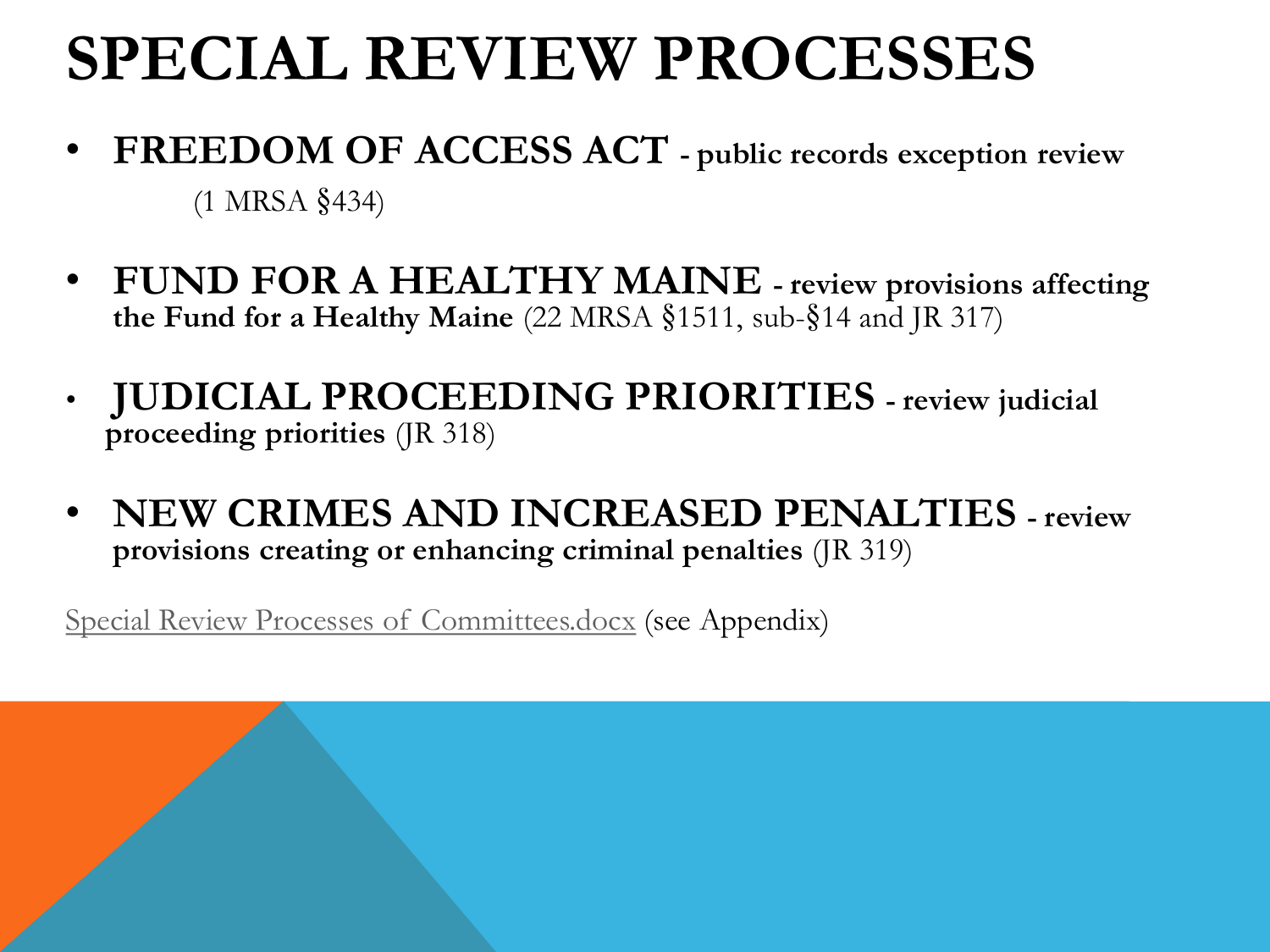## **OVERSIGHT OF STATE AGENCIES AND BOARDS**

### • **GOVERNMENT EVALUATION ACT REVIEWS (GEA)**

(3 MRSA §§951-963) <GEA.docx> (see Appendix)

### • **MAJOR SUBSTANTIVE RULES REVIEWS**

(5 MRSA c. 375, subc. 2-A) <Agency Rules.docx> (see Appendix)

### • **OPEGA REVIEWS**

<http://legislature.maine.gov/opega/request-for-a-review/9157>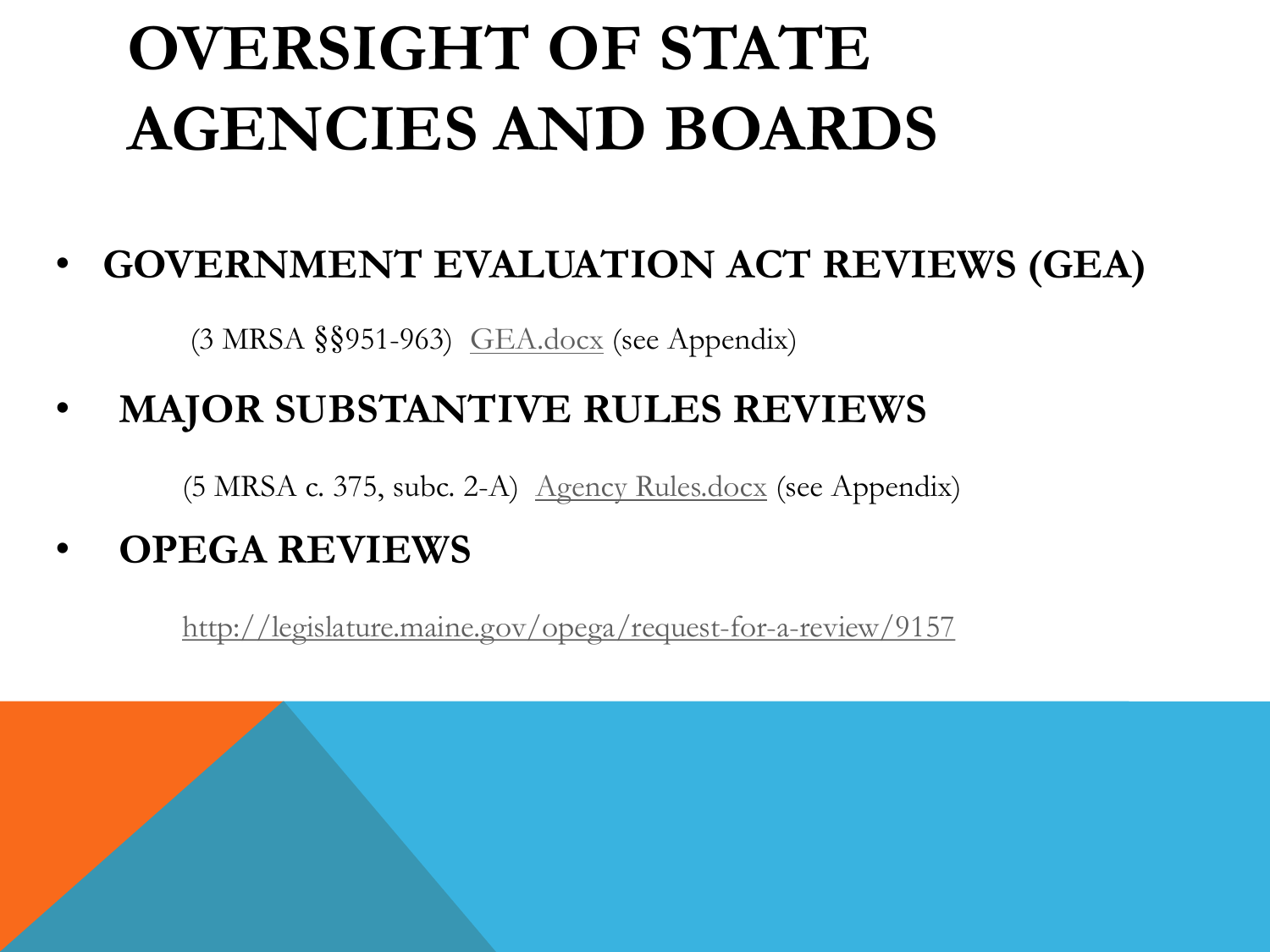# **COMMITTEE CHAIR GUIDANCE AND PROCEDURES**





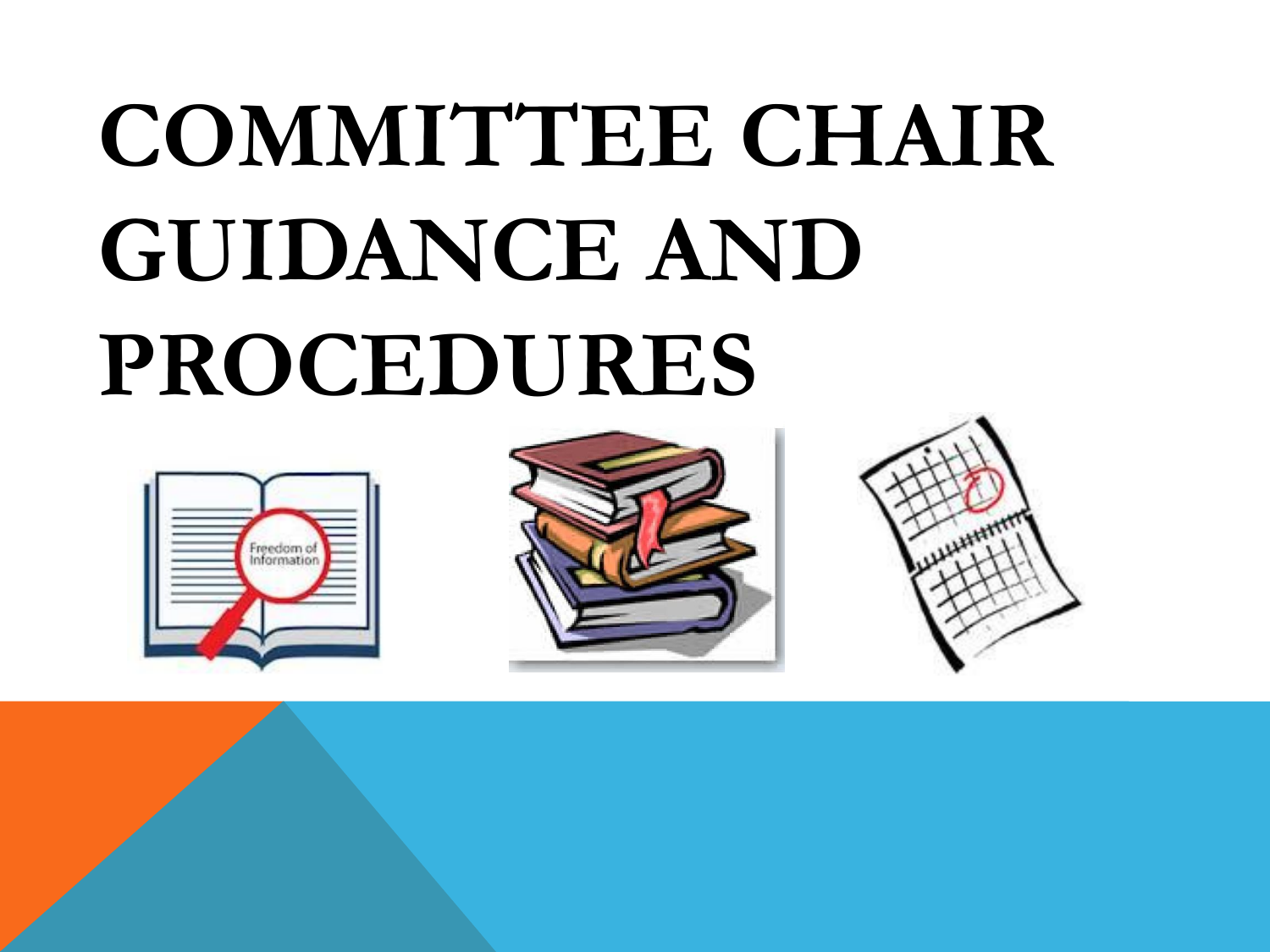### • **FREEDOM OF ACCESS ACT AND PUBLIC RECORDS; EXECUTIVE SESSIONS**

- ► defines "public proceedings"
- **►** sets guidelines for public access to meetings and public records
- **►** defines guidelines for process of going into executive sessions [128th FOA for legislators.docx;](128th FOA for legislators.docx) <128th Confidentiality.docx> (see Appendix)

### • **MODEL COMMITTEE RULES OF PROCEDURE**

**►** incorporate much of Part 3 of Joint Rules governing joint standing committees and procedures for their work

- **►** committee decorum
- **►** use of committee rooms

<model committee rules for 128th.doc>(see Appendix)

### • **JOINT RULES**

- ► establish number and names of joint standing committees and their responsibilities
- **►** establish guidelines for voting and for public hearings and work sessions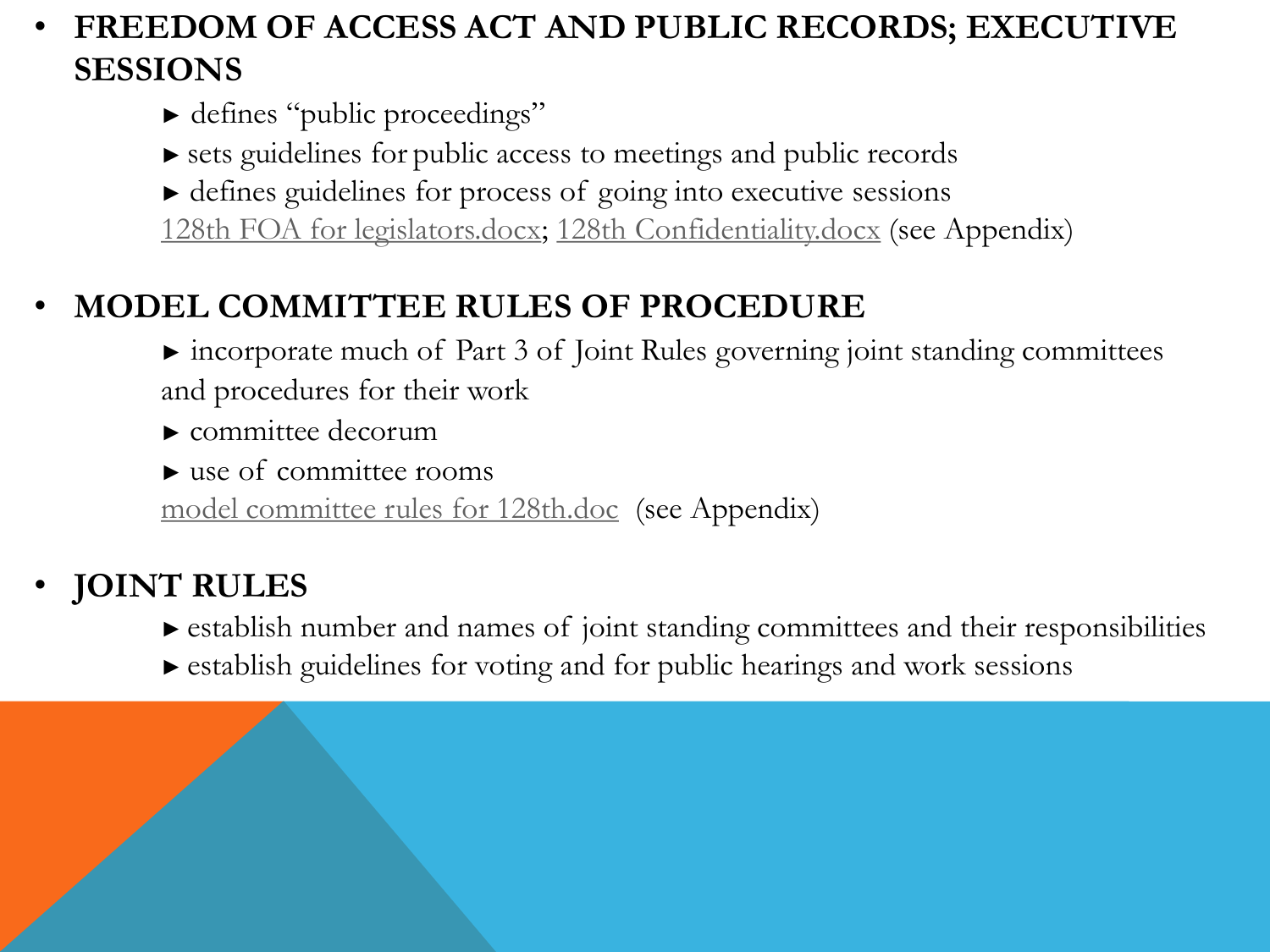#### • **CHAIRS' GUIDELINES FOR CONDUCTING PUBLIC HEARINGS AND WORK SESSIONS**

<suggested public hearing guidelines for chairs.doc> (see Appendix) <suggested work session guidelines for chairs.doc> (see Appendix)

- **COMMITTEE DEADLINES SET BY PRESIDING OFFICERS**
- **LEGISLATIVE STUDIES – LEGISLATIVE COUNCIL POLICY AND JOINT RULE 353**

[https://legislature.maine.gov/house/jr\\_frame.htm](https://legislature.maine.gov/house/jr_frame.htm)

• **REQUESTS FOR EXCEPTIONS TO HEARING NOTICES, DEADLINES AND OFF-SITE MEETINGS**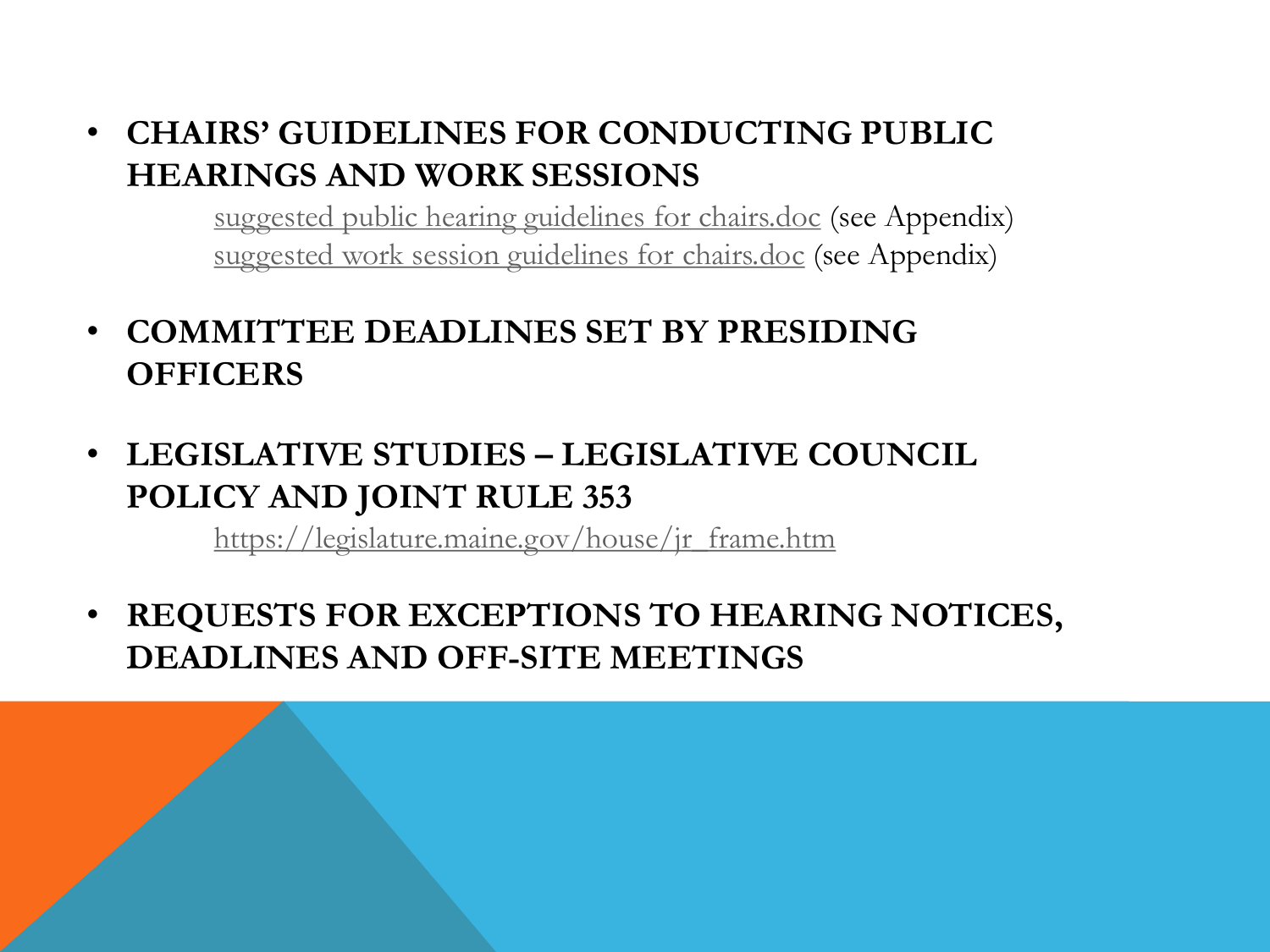## **COMMITTEE STAFF**

OPLA provides policy and legal research and analysis, bill and amendment drafting and committee staffing services to the Maine Legislature, its committees and its members in a responsive, professional and nonpartisan manner.



Here to help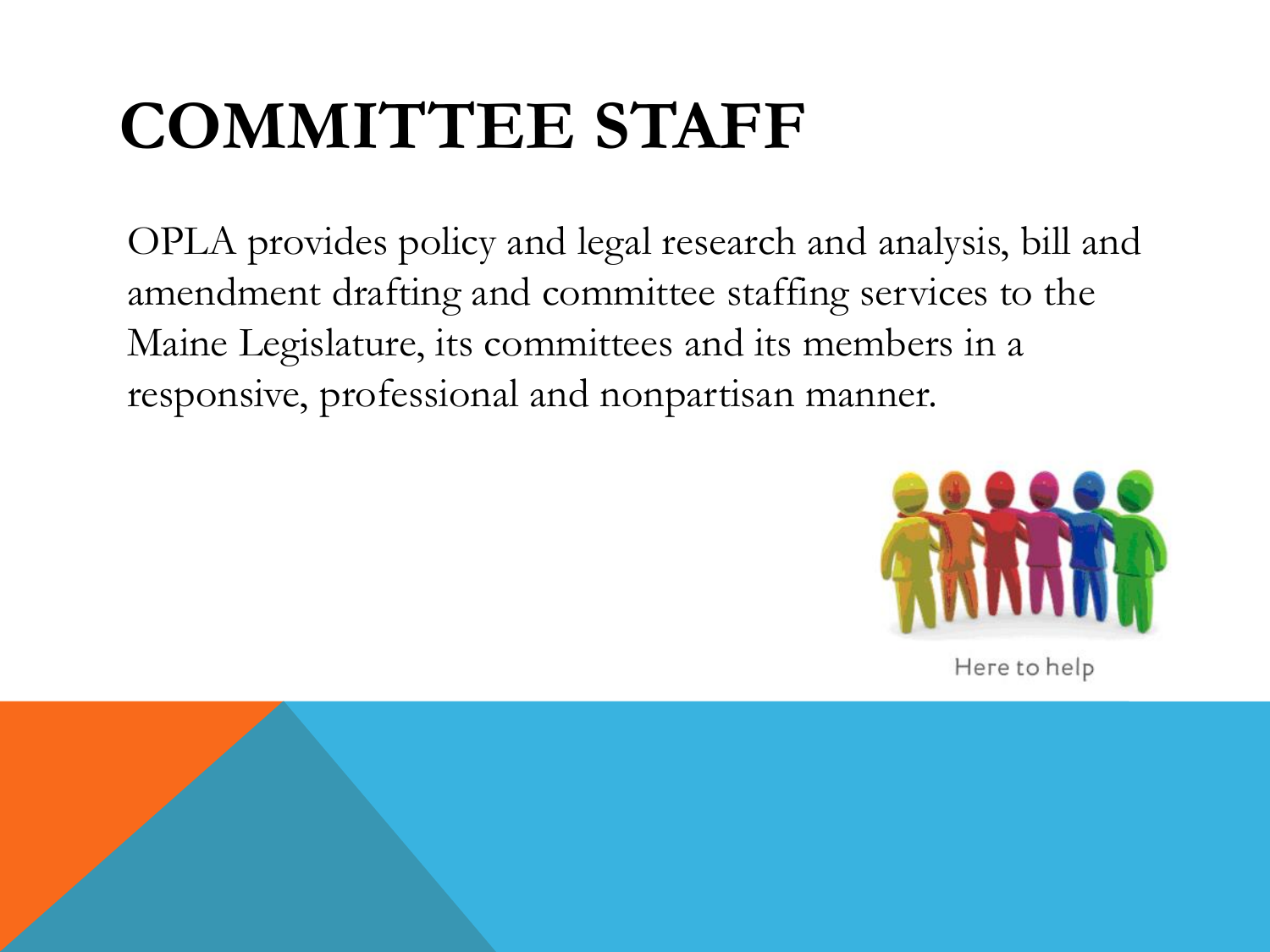#### **WHO WE ARE**

23 OPLA staff, including 15 analysts who provide staff support to all of the joint standing committees except for the AFA and TAX Committees <http://www.maine.gov/legis/opla/legis2.htm>

### **ROLE AND SERVICES INCLUDE:**

- Assist in the scheduling of committee work;
- Conduct impartial policy and legal research and analysis and assist the committee with its consideration of legislation;
- Prepare and draft committee papers (committee bills, amendments, reports), whether unanimous, majority or minority; and
- Provide assistance in review of major substantive rules, of agencies under the Government Evaluation Act (GEA) and of agency budgets.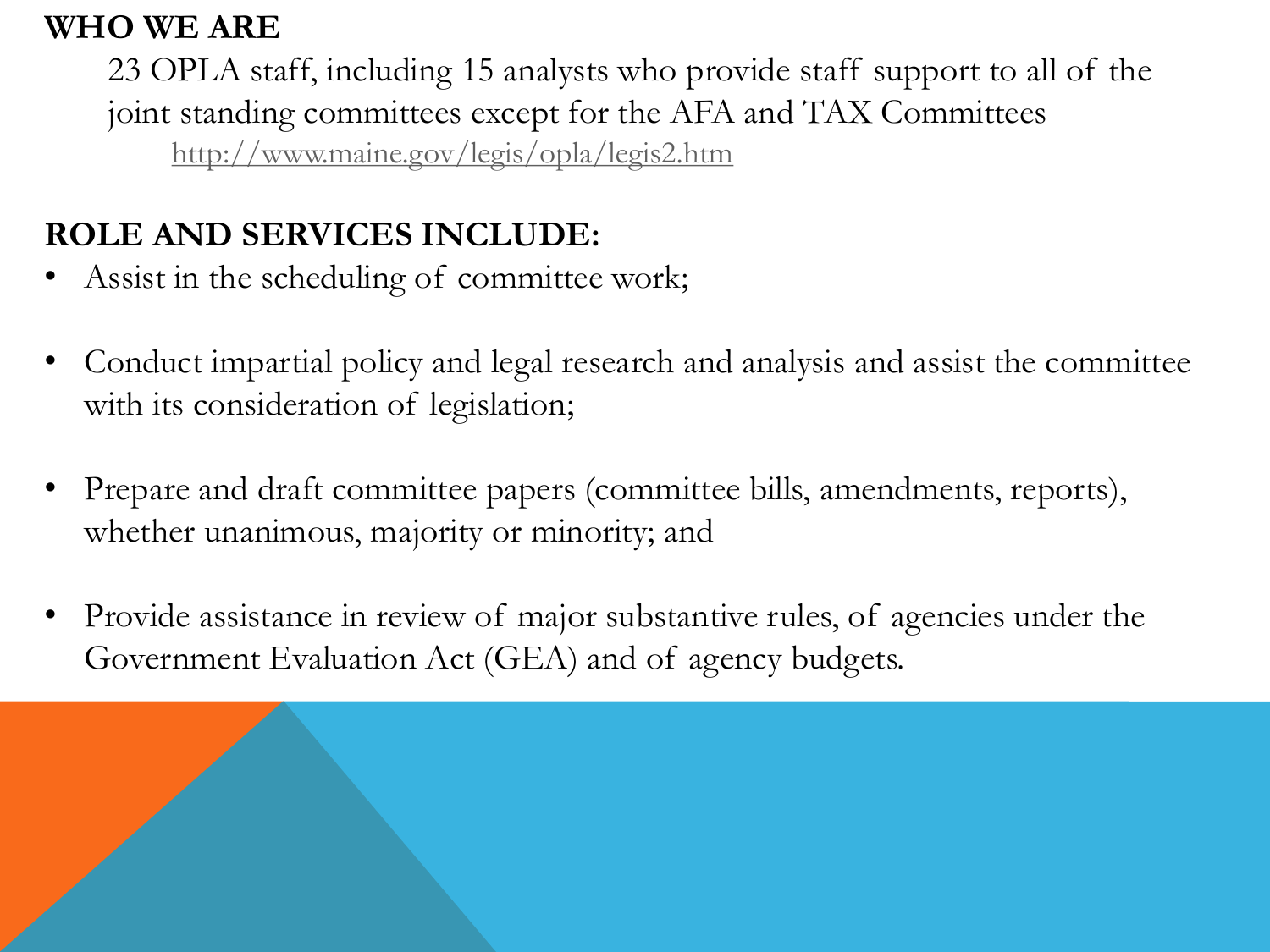### **OTHER SERVICES INCLUDE:**

- Assist legislators with information requests, including preparing general legal and policy background materials;
- Conduct approved interim staff studies (nonpartisan research and analysis);
- Provide professional staff services to interim legislative studies, including nonpartisan research and analysis, scheduling and report preparation;
- Assist the Revisor of Statutes in drafting legislative bill requests; and
- Prepare and present committee status reports to legislative leadership.

<http://www.maine.gov/legis/opla/128thOPLAOverview.pdf>